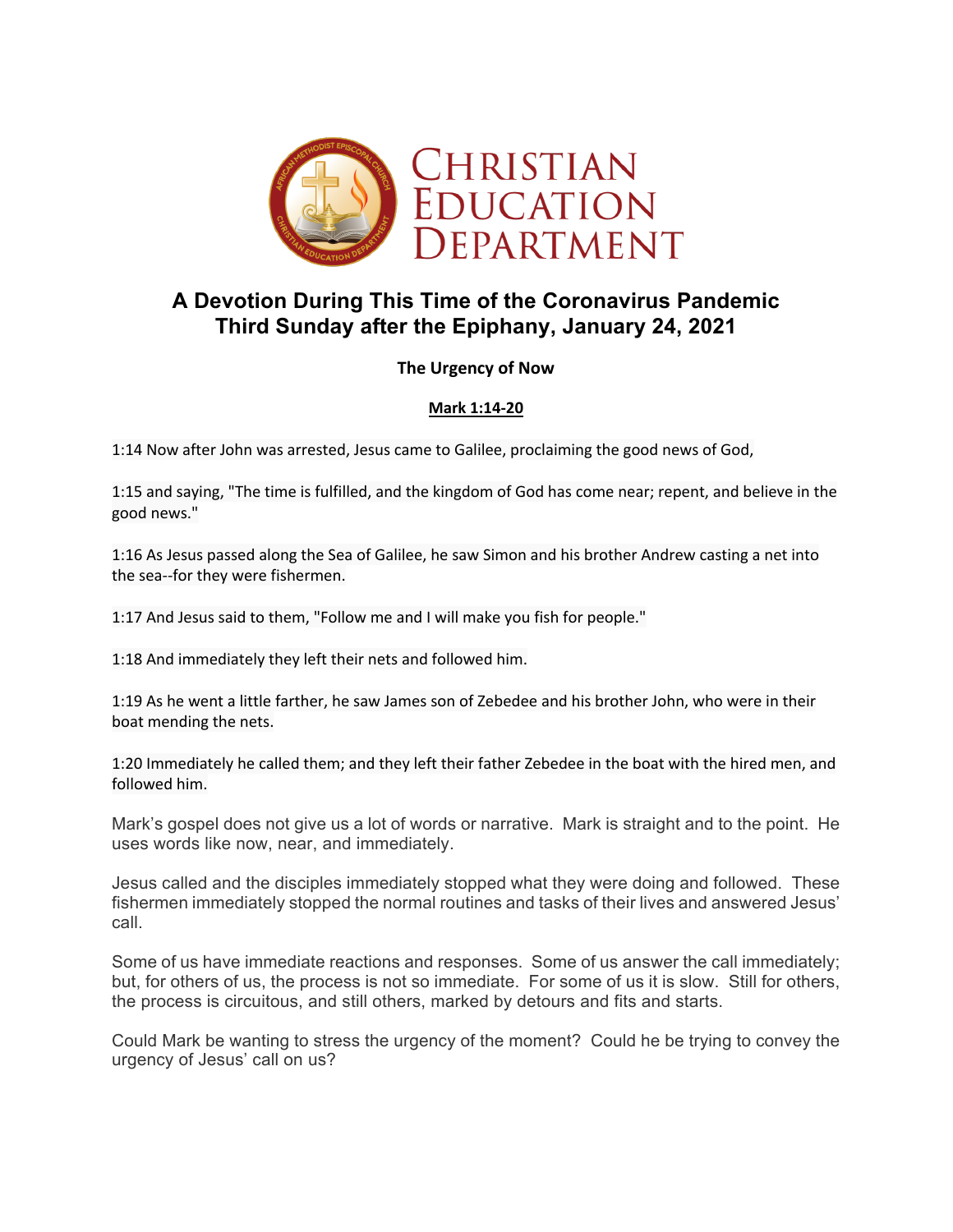Lives are at stake! The salvation and liberation of God's children are at stake! The wholeness of God's creation is at stake! People are dying! People are suffering! And Jesus is saying, "Follow me." We do not have it all figured out. We do not yet know everything we will need to know. There will be sacrifices, mistakes, setbacks, disappointments, even suffering; but, the stakes are high, the needs are great; and, there is an urgency! At the time of this writing, there are over 96 million cases of COVID-19 and over 2 million COVID-19 related deaths worldwide. These numbers represent names, lives, families, communities, and churches; some we personally know. Urgency!

In the Northern Hemisphere, January 18-25 for many Christians is the Week of Prayer for Christian Unity, a time for Christians from many different churches to gather to pray and worship together, praying for unity among them and being a witness of that unity in a broken and divided world. In these gatherings for unity, may we hear the voice of Jesus over all the competing and conflicting voices of the world. May we hear his urgent call, "Follow me," and respond with the urgency of now.

**TALK:** Take a moment to be silent, reflect, and share (write down)—Reflecting on the scripture, what keeps you from following and responding immediately to Jesus' call?

#### **PRAY:**

God of love, through Christ you said to us: "You did not choose me but I chose you". You seek us, you invite us to receive your friendship and abide in it. Teach us to respond more deeply to this invitation, and grow in a life that is ever more complete. God of life, you call us to be praise in the midst of the world and to welcome one another as a gift of your grace. May your loving gaze, which rests upon each person, open us to receive each other just as we are. AMEN.

Adapted from the Resources for the 2021 Week of Prayer for Christian Unity: https://www.oikoumene.org/sites/default/files/Document/ENG%202021%20Booklet.pdf En español: https://www.oikoumene.org/sites/default/files/Document/WPCU2021-es.pdf Em português: https://www.oikoumene.org/sites/default/files/2020-10/2021%20SPUC%20PT%20Livret.pdf En français: https://www.oikoumene.org/sites/default/files/Document/2021%20Livret%20SPUC%20FRA%20def.pdf

# **ACT:**

1. Based on your reflections from the TALK section, what can you do to make yourself more ready and available to respond immediately to what Christ is calling you to do and be at this urgent moment? In this Season after the Epiphany, do what you can to show the urgency of now; help others and yourself by practicing social distancing as much as possible, washing your hands often, and wearing face covering to help prevent the spread of COVID-19—See: http://www.amechealth.org.

2. See also the activity that accompanies this devotion.

# **Song:**

I Can Hear My Savior Calling (Where He Leads Me) AMEC Hymnal, #235

- 1. I can hear my Sav-ior call-ing,
	- I can hear my Sav-ior call-ing,
	- I can hear my Sav-ior call-ing,
	- "Take thy cross and fol-low, fol-low Me."